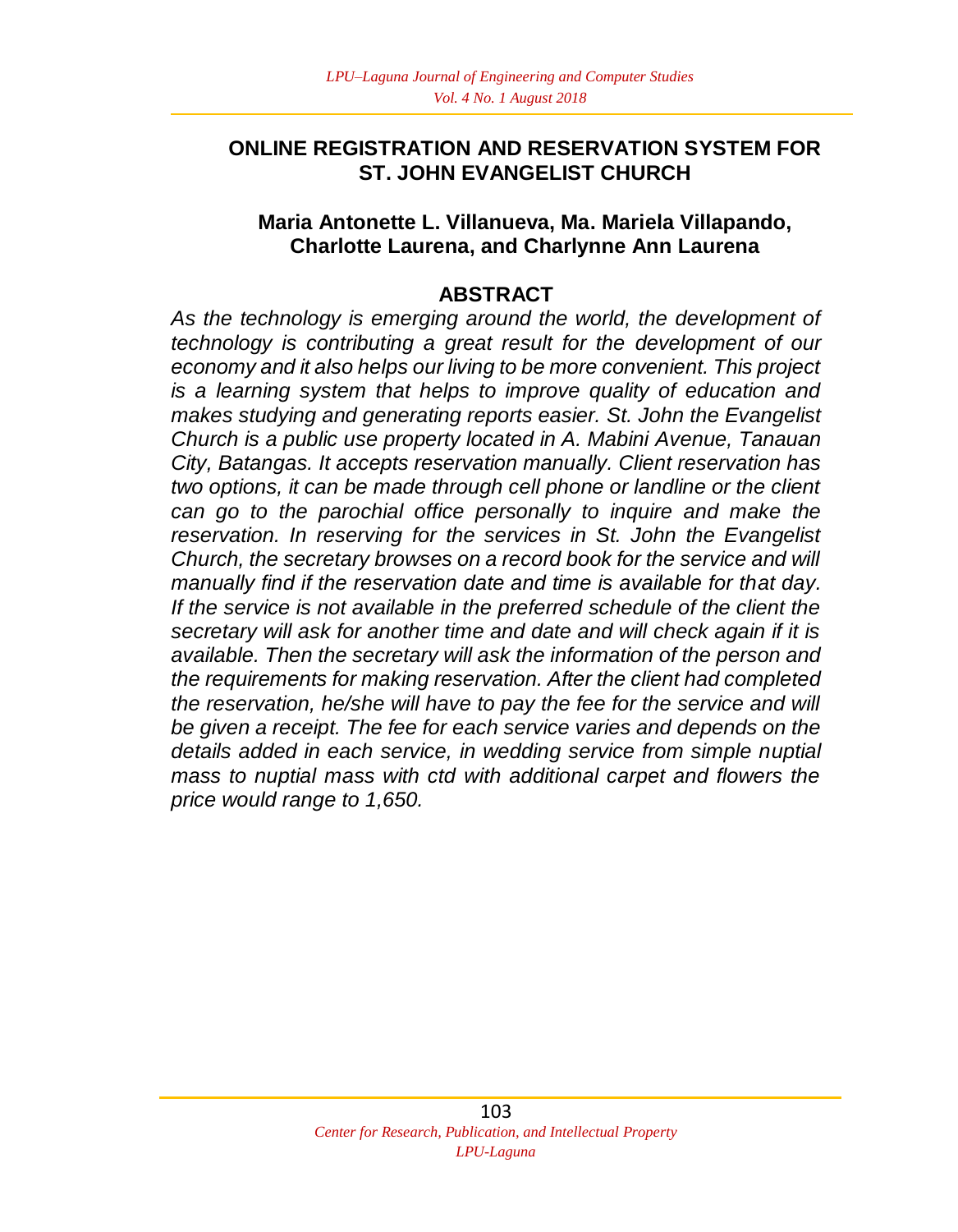# **INTRODUCTION**

Today, technology is evolving fast and is constantly bringing new dimensions to our daily life.Internet, Intranet, and online systems as new work tools lead to organizational change and offers numerous opportunities to develop new products, new services which will simplify business processes. The application of online system in registration and reservation has become a major course in practice and generated a prime stream of research in the fast changing technology environment.

The proponents proposed to incorporate the many advantages of online technology to Registration and Reservation for St. John the Evangelist Church. It is located at A. Mabini Avenue Tanauan city, Batangas.It was established by the Agustin Congregation on May 5, 1584. The church offers services such as Wedding, Baptism, Funeral blessing and mass, Masses, Blessings and Confirmation.The way of accepting a reservation on a certain services in St. John Evangelist Church is manually operated by their staff. The client need to go personally to the main office of the church wherein they can get forms that they need to fill out to make a reservation. Sometimes one whole day is not enough to make a reservation because of long queue of people and completing all the requirements need to make a reservation. This process is time consuming, tedious and difficult. The church have to check first the records on what days are available so that no conflict will take place. If the staff made a double reservation on the same date and time it will probably cause a delay on the event. Furthermore, the manual process of transaction is inaccurate for the customer because of possible loss of records.

According to Gilbert K. Gidiglo (2012), he mentioned that "If the systems used are wrought with human errors and mistakes, could there be a more efficacious means that could minimize or solve some, if not all the problems associated with the old systems".

The researchers conducted this study by careful considerations of the above problems. Online Registration and Reservation System for St. John the Evangelist Church aims to centralize the management of their church events whether it's one event at a time or multiple and back-to-back events. The researchers will develop a system to design an online system to efficiently process the reservation and management of the church events, to create a database for every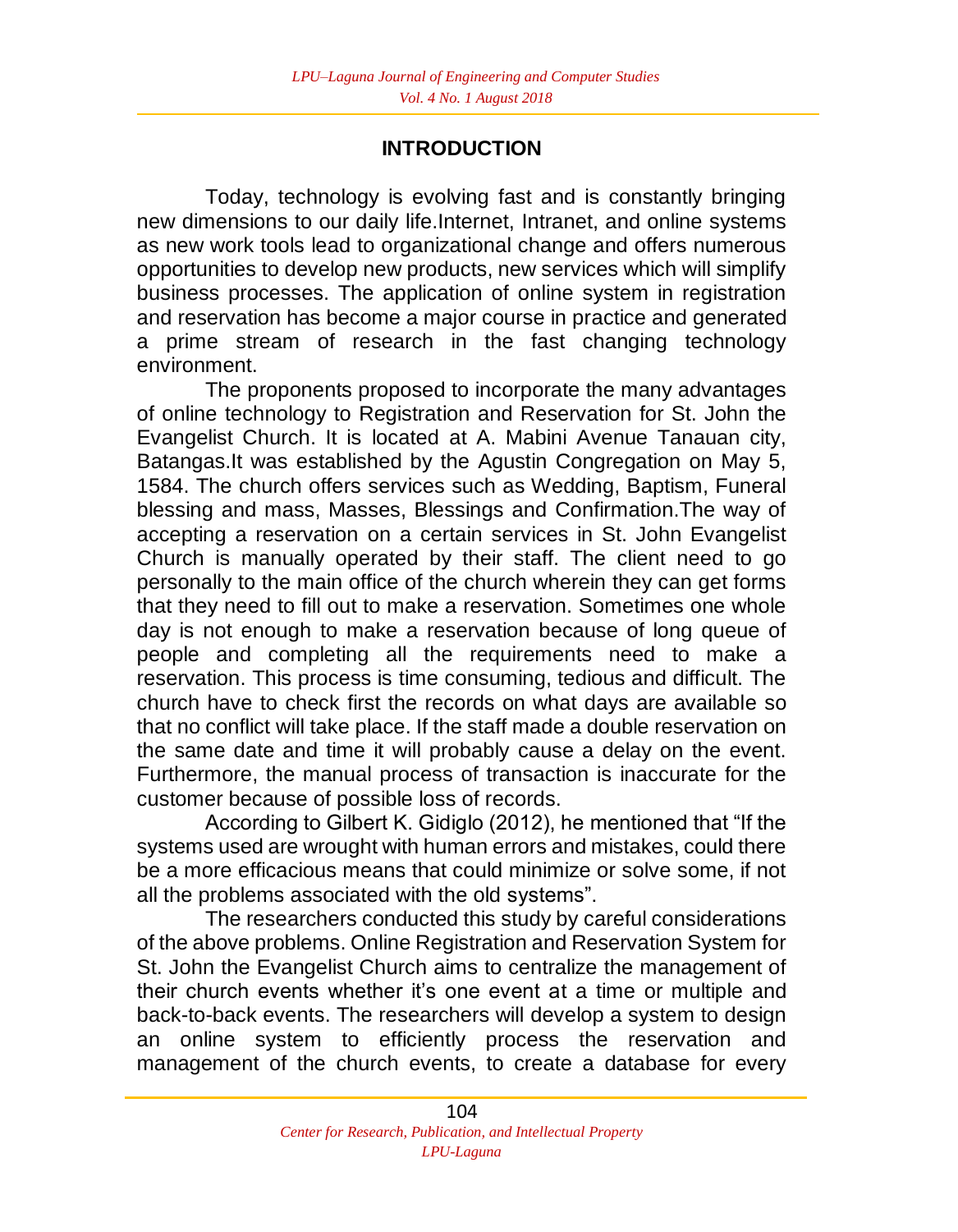transaction and to make it easier to find the availability of events using dashboard and reporting functions. The proponents can make their online information with reservation system easier and less timeconsuming by using technology. **Objectives** 

#### **General Objective:**

The main objective of the study was to design and develop an Online Registration and Reservation System for St. John the Evangelist Church.

#### **Specific Objectives:**

Specifically, the study aims:

- create an intuitive system that will automate the process of reservation of an event in the church.
- store all transaction in the database for efficient retrieval and reporting process.
- develop a system that allows the administrator to approve the client's request.
- create a system that will allow administrator and user to read and send messages through the system.
- evaluate the system functionality, portability, maintainability, usability and efficiency using the ISO 9126 quality standard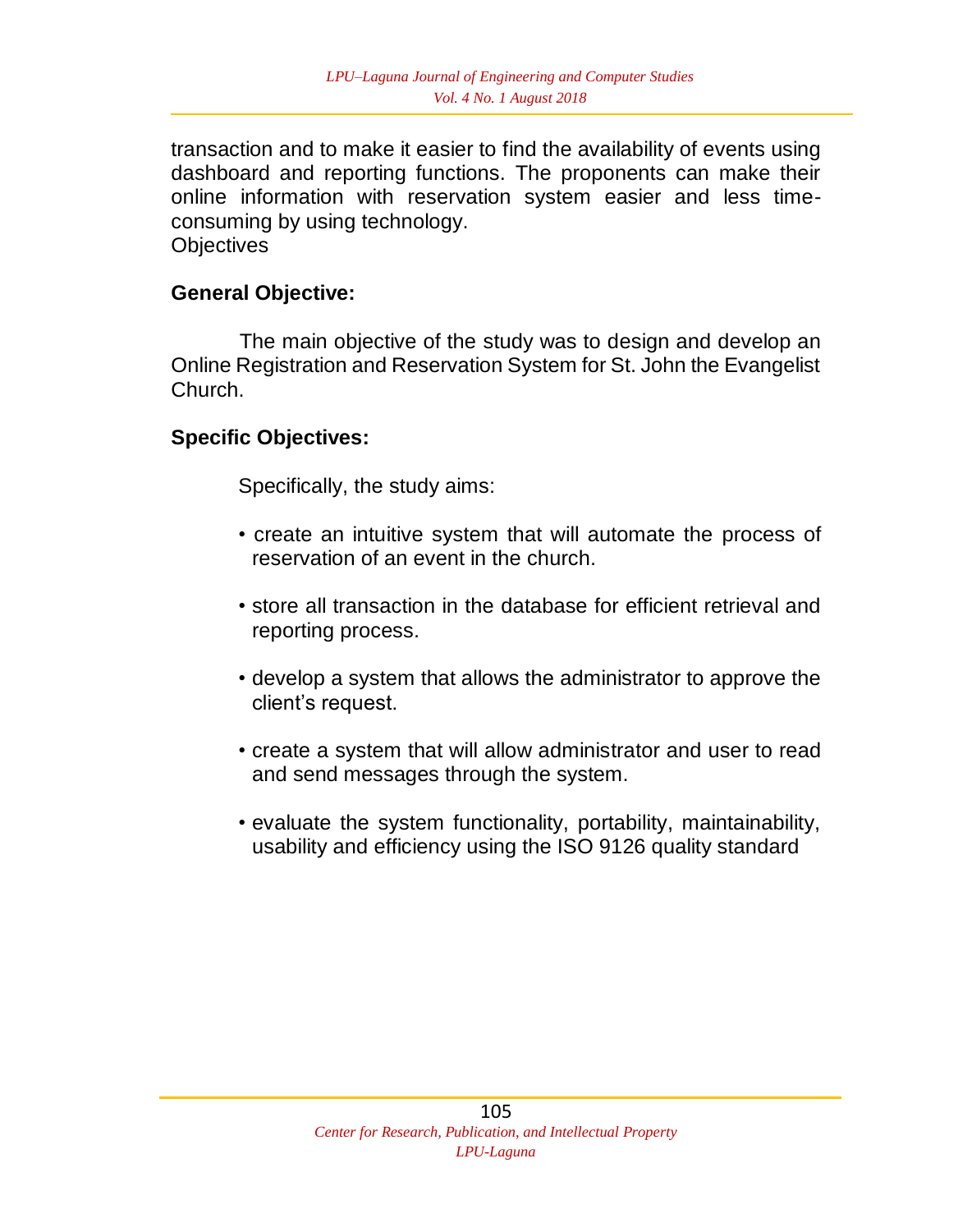

# **PROJECT METHODOLOGY**

### **Figure 1.Software Development Life Cycle-Waterfall Model**

Figure 1 has diagramed the software development used which is the waterfall model. The Modified Waterfall Model is a sequential development model that needs each phase of development proceeds in order without any overlapping and should be completed every tasks within a specified time period. The first phase is compose of requirements given by the client and this requirements will be gather, analyze and should be validated by the researcher and should be clear before proceeding to the next phase.

The design phase is the whole plan for implementing the requirements given. It includes the interface, workflow, interactions, data and the functionality of the system. The development phase is the developing step where the researcher will start the coding of the system.

The last phase is the implementation where the system should be working and passes through testing; this last phase will make the system available to the market.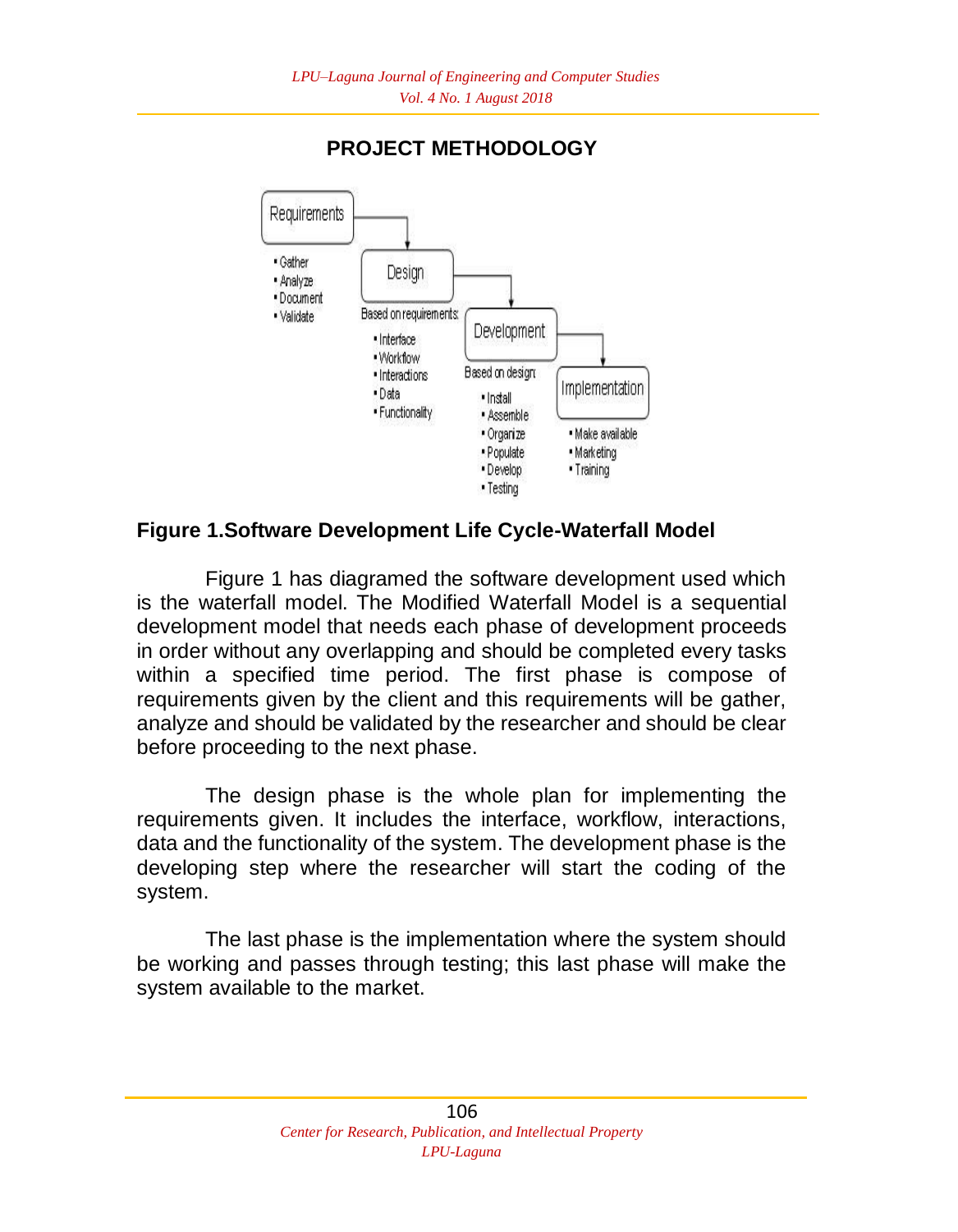# **RESULTS AND DISCUSSION**

## **Evaluation on System Performance**

## **Graph 1. System Performance evaluation in terms of Functionality**

Graph 1 shows the respondents' evaluation on system performance in terms of functionality. It can be seen in the table that "F2 - The proposed system can view the information and requirements of the church" obtained the highest weighted mean of 3.63. The second highest rated item under evaluation on system performance in terms of functionality is "F1 - The proposed system is able to accept reservations" which received a weighted mean of 3.53.

The lowest rated is "F3 - The proposed system provides faster decision making process" with weighted mean of 3.20. According to Erik Larson (2016) decisions are the most powerful tool managers have for getting things done. Setting goals (another tool) is aspirational, but making decisions actually drives action.

> 0.00 1.00 2.00 3.00 4.00 Question Question Question 1 2 3 TOTAL **Portability**

Most respondents "strongly agree" on all statements in evaluating the systems performance based on functionality.

**Graph 2. System Performance evaluation in terms of Portability**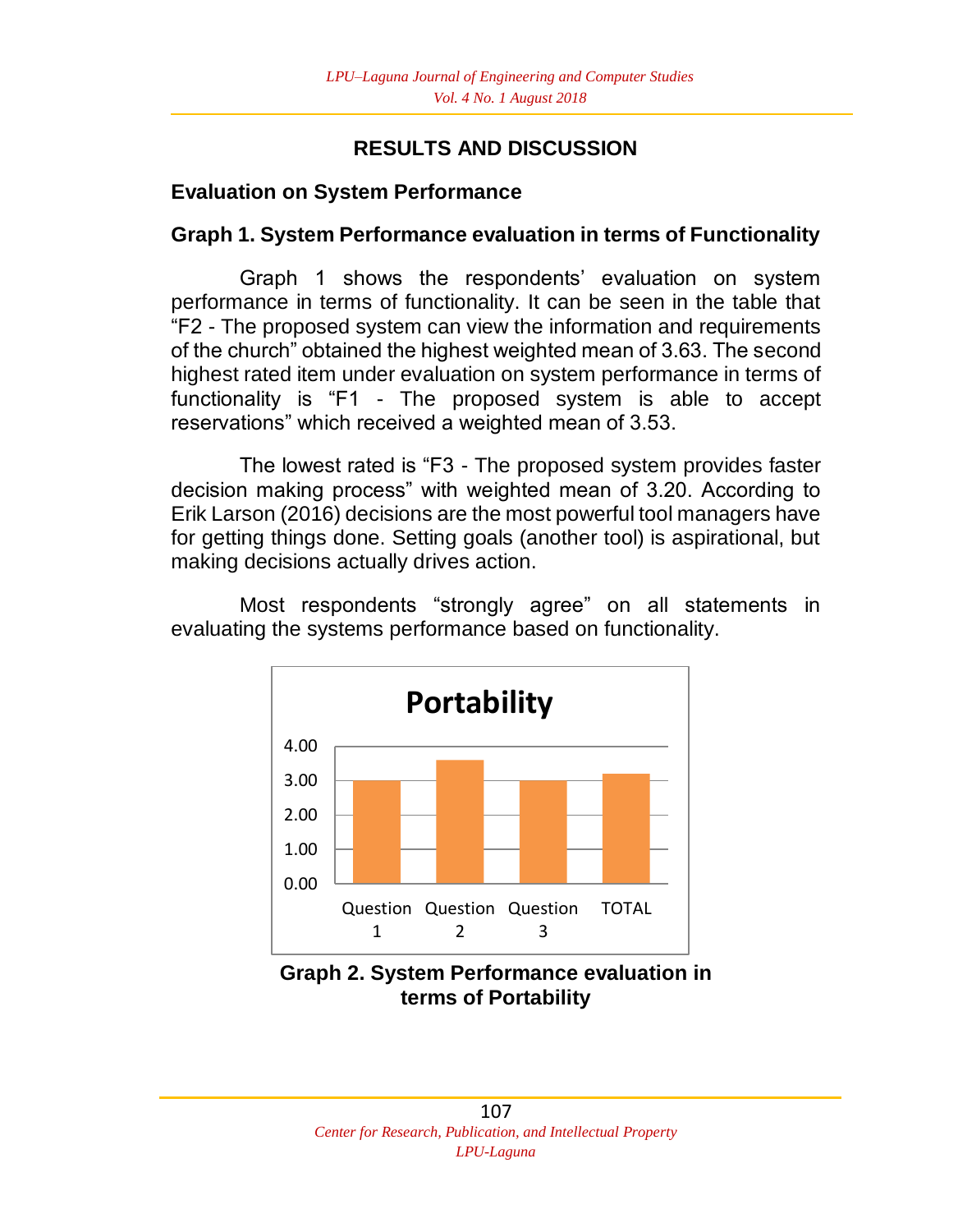Graph 2 shows the respondents' evaluation on system performance in terms of portability. It can be seen in the table that "P2 - The proposed system can be accessed anytime, anywhere as long as there is internet connection" obtained the highest weighted mean of 3.60.

The second highest rated item under evaluation on system performance in terms of portability is "P3 - The website can be easily accessed in any browser" which received a weighted mean of 3.00 and "P1 - The proposed system can be used through mobile devices, desktop, computer, and laptop" which has the same weighted mean of 3.00.

Most respondents "strongly agree" on all statements in evaluating the systems performance based on portability.



### **Graph 3. System Performance evaluation in terms of Usability**

Graph 3 shows the respondents' evaluation on system performance in terms of usability. It can be seen in the table that "U1 - The proposed system provides attractive and user friendly interface" obtained the highest weighted mean of 3.93. According to Burleson (2005), a website must be simple and focused site to succeed. One that is easy to build, maintenance-free, low cost, trustworthy, and a powerful traffic-builder and customer-converter. Having the right tool and the right product alone doesn't ensure the success of the website.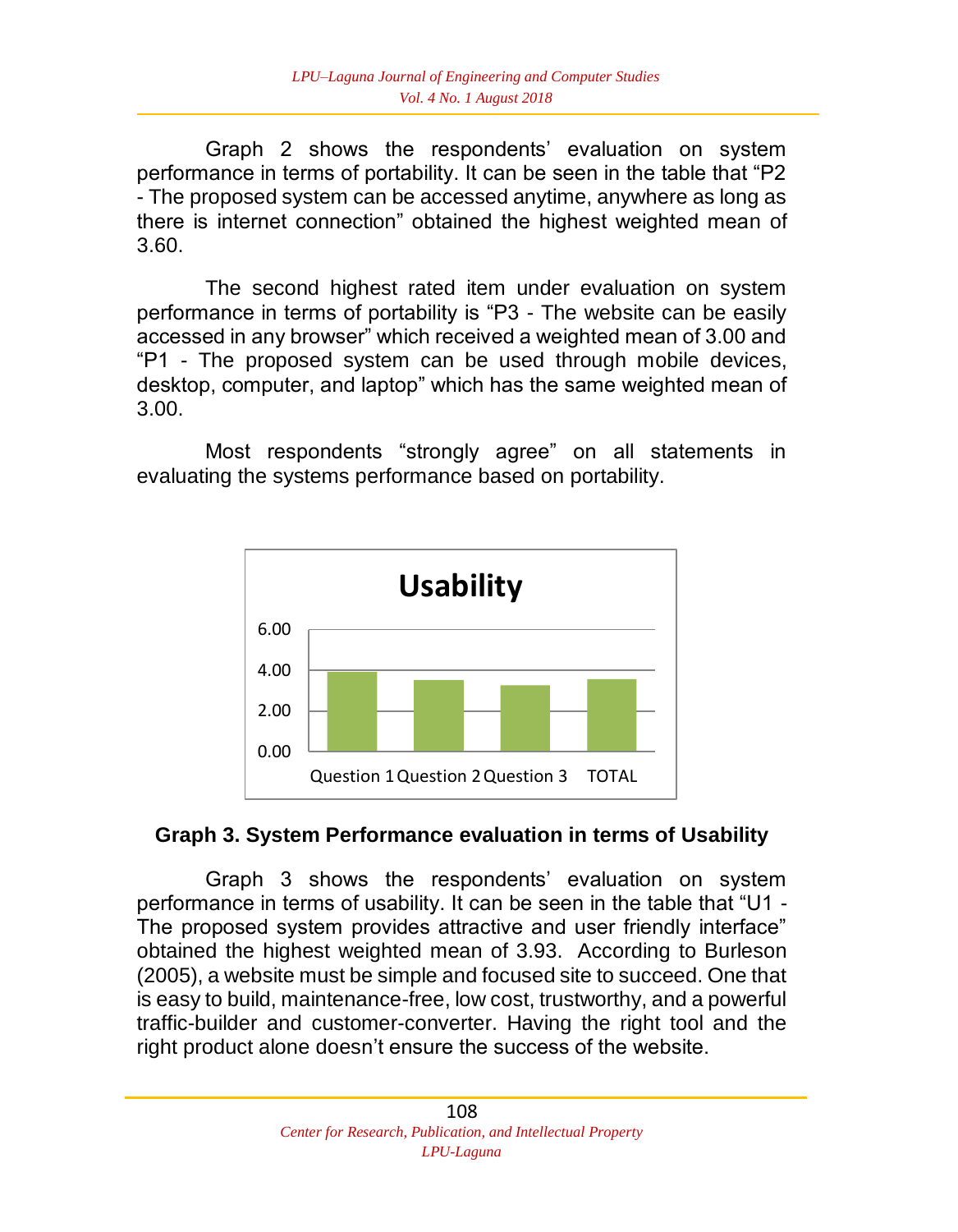The second highest rated item under evaluation on system performance in terms of usability is "U2 - The proposed system can be easily used by clients and staffs" which received a weighted mean of 3.53.

The third highest rated item under evaluation on system performance in terms of usability is "U3 - The customer and staffs can access the functionalities of the system"with weighted mean of 3.27.

Most respondents "strongly agree" on all statements in evaluating the systems performance based on usability.



# **Graph 4. System Performance evaluation in terms of Maintainability**

Graph 4 shows the respondents' evaluation on system performance in terms of maintainability. It can be seen in the table that is "M1 - The proposed system can keep the files up to the present" obtained the highest weighted mean of 3.17. Muldner (2005), stated that a system must be designed in such a way that the addition of new entities or services to the network does not hinders the application's performance.

The second highest rated item under evaluation on system performance in terms of maintainability is "M2 - It is easy to adjust the system" which received a weighted mean of 3.13. Maintainability is defined as when a system can be updated in a required manner that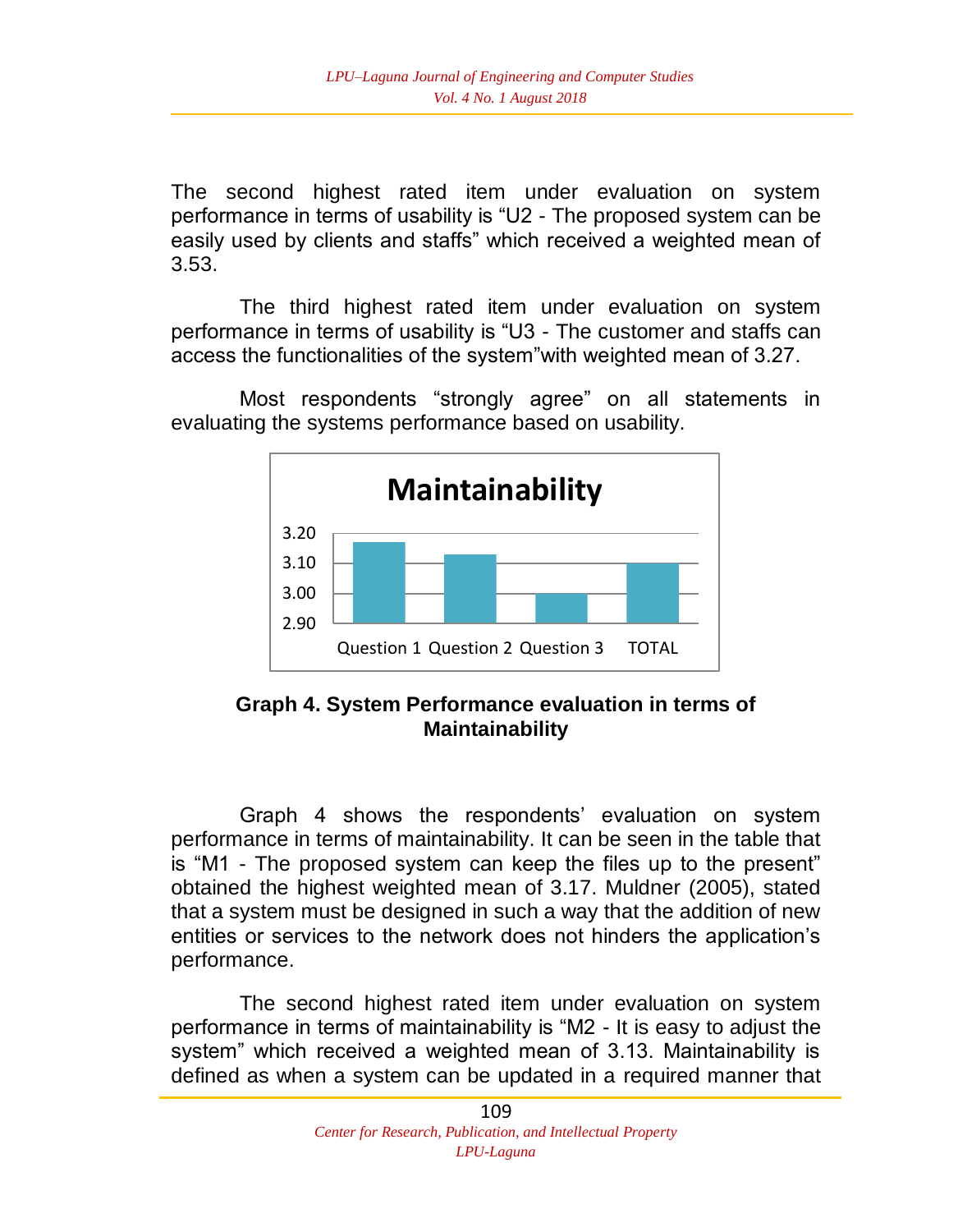continues to provide system availability, security, and integrity. (Douglas, 2010).

The lowest rated is "M3–The proposed system can be used or function properly and independently without the proponent's aid "with a weighted mean of 3.00. Even without the proponents the system will run and function properly.

Most respondents "strongly agree" on all statements in evaluating the systems performance based on maintainability.



### **Graph 5. System Performance evaluation in terms of Efficiency**

Graph 5 shows the respondents' evaluation on system performance in terms of efficiency. The respondents strongly agreed that is "E3 - The proposed system can accommodate all the clients in reserving services"It has obtained the highest weighted mean of 3.60. Gerald (2002) stated that "the flexible online information system was created as a tool with the two main purposes the reservation theory and its application. The usage of computers is more efficient, accurate and faster than the manual or traditional system of working".

The second third highest rated item "E2 - The time spent for scheduling reservation is reduced compared to manual scheduling" obtained a weighted mean of 3.00 and "E1 - The proposed system can retrieve and record data" which has the sameweighted mean of 3.00.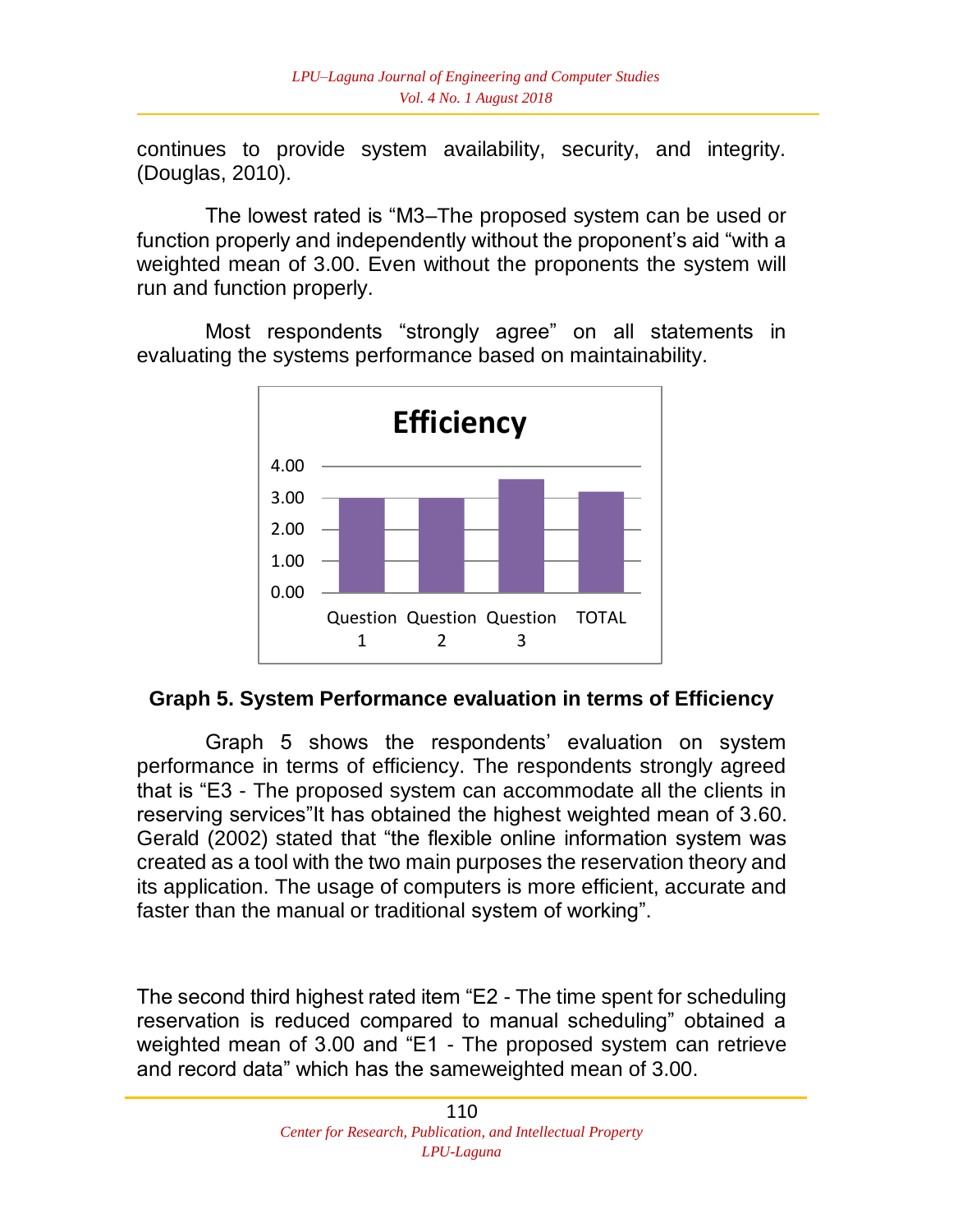Most respondents "strongly agree" on all statements in evaluating the systems performance based on efficiency.



**Graph 6. Overall system performance**

Graph 7 shows the overall system performance based on the ISO 9126 Standard for software evaluation. The highest criteria for system performance is Usability which received an overall composite mean of 3.60. Respondents strongly agreed that using a website for registration and reserving church services provides attractive and user friendly interface that can be easily used by clients and staffs. Meanwhile, the lowest criteria for system performance is efficiency which receive an overall composite mean of 3.33.

To sum it up, the system did not just pass the software evaluation, but received high remarks from the respondents. It received a composite mean of 3.41. Overall the system has met all criteria for functionality, portability, usability, maintainability and efficiency.

# **CONCLUSIONS AND RECOMMENDATIONS**

### **Findings**

The performance of the ORRS-SJEC was validated using the ISO 9126, an international standard and for evaluation of software. Graph 7 above shows that the highest criteria for system performance is Usability which has received a composite mean of 3.60 because the system is usable in providing attractive and user friendly interface.

The lowest criteria for system performance is efficiency which received an overall composite mean of 3.33 because in efficiency of the system. Even though the system can reduced the time spent for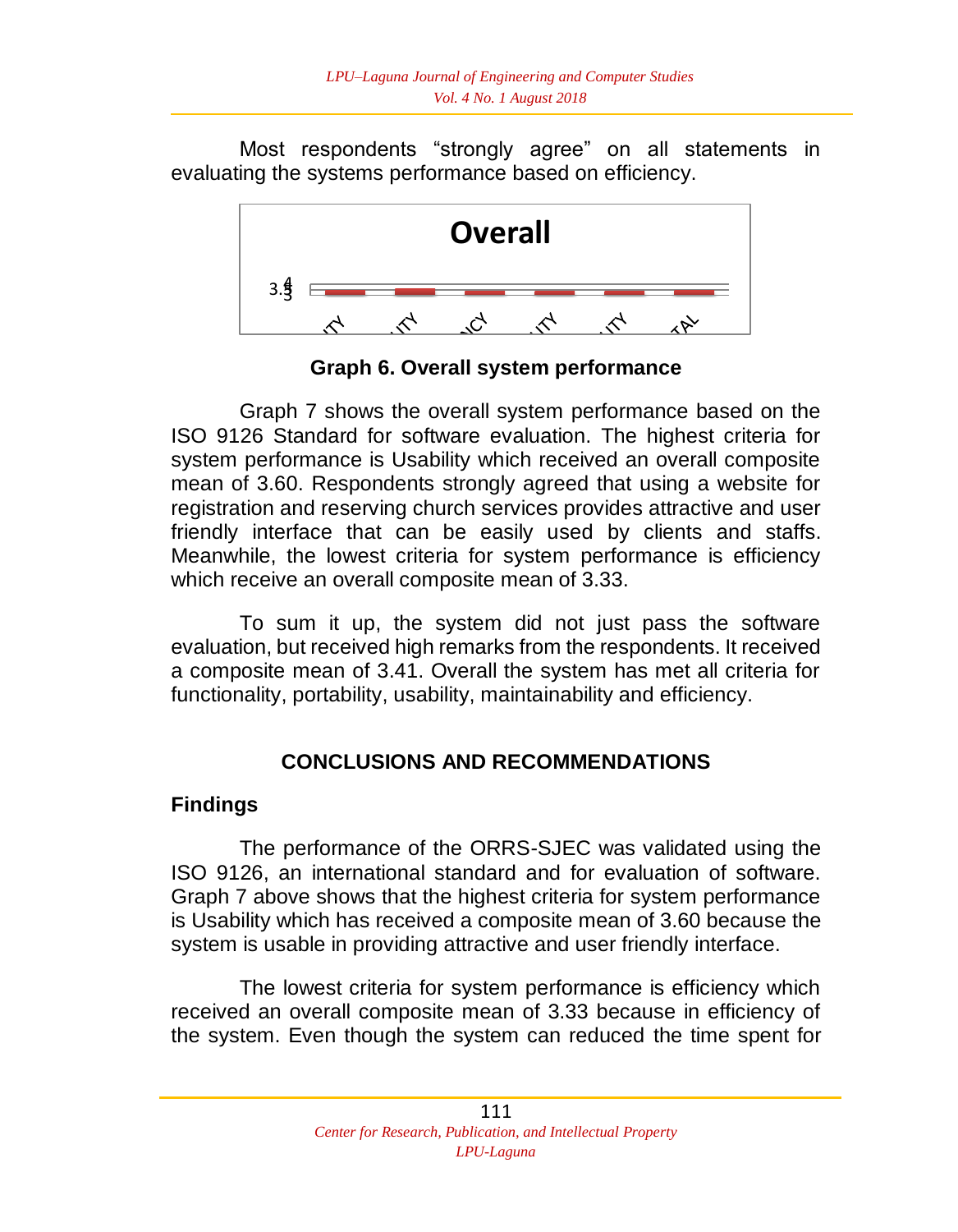scheduling reservation, users are needed to be trained in order to use the system.

# **CONCLUSIONS**

The proponents have developed a system that will streamline the procedure of processing reservations with an online registration and reservation system and have come up with the following conclusions: the proponents created an intuitive system that automates the process of reservation of an event in the church, aside from increasing the church's exposure, this will also serve as their marketing strategy of the church to promote their services. The system stores all transaction in the database for efficient retrieval and reporting process, With the implementation of MySQL as the systems back end which is more advance and has additional features compare to other databases, the company will have the benefit of a less expensive data storage because it is popular and free to download in addition it is very customizable, the user can customize its function with the knowledge of technical knowhow. Furthermore data's that are stored in MySQL are very accessible and can be easily manipulated with a basic knowledge of Structured Query Language (SQL) which is easy to learn and use, and is available on different operating systems moreover creating backup for the saved data's will provide ease for every user of the system. The system allows administrator and user to read and send messages through the system. They can communicate and see if the request for reservation has been approved. Based on the data gathered from the respondents the participants have agreed that the system has passed the quality standards of a system. The system has been evaluated using the ISO 9126 quality standard and is functional, portable, maintainable, usable and efficient.

# **RECOMMENDATIONS**

In this generation there is an increasing demand for a faster and more high tech way of processing or doing any kind of transactions. Most of reservations provide services using web-based system. It helps to perform task in an easy way with less time consumed.

St. John the Evangelist Church's manual reservation and booking system is old, outdated, worn down, and cannot be expected to be